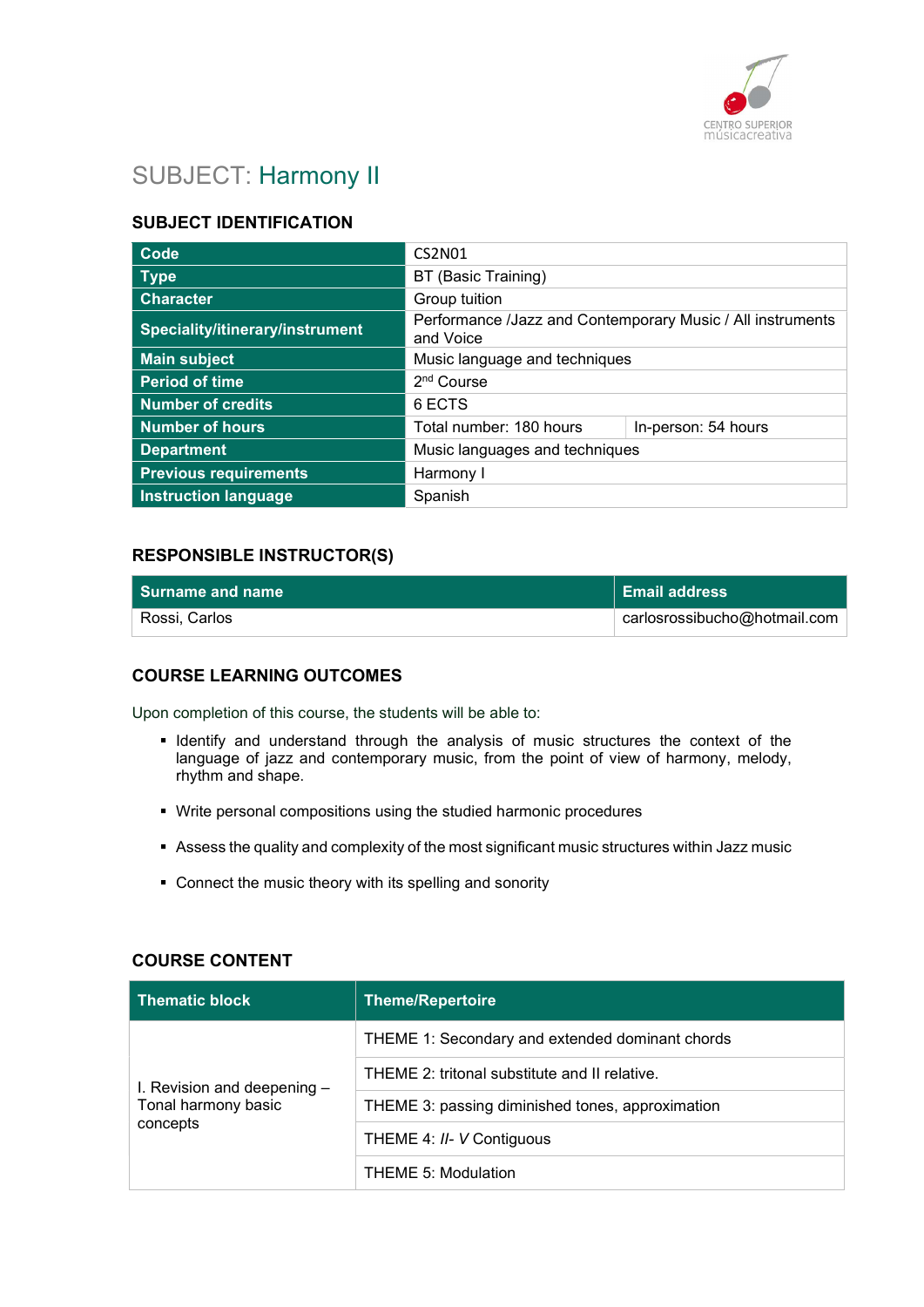

|                                                                | THEME 6: Modal Exchange with the degrees in major scale                                                  |
|----------------------------------------------------------------|----------------------------------------------------------------------------------------------------------|
|                                                                | THEME 7: Harmonic and melodic minor scales degrees                                                       |
| II. Advanced modal Exchange                                    | THEME 8: Harmonic major scale degrees                                                                    |
|                                                                | THEME 9: Modal exchange with the modes of the melodic minor<br>scale and harmonic minor and major scale. |
| III. Total harmony conclusion                                  | THEME 10: The twelve dominant chords in a key                                                            |
|                                                                | THEME 11: The Greek modes in detail: characteristic notes, basic<br>modal cadences.                      |
| IV. Modes                                                      | THEME 12: Hybrid chords I: formations from the studied scales                                            |
|                                                                | THEME 13: Modal chords: IVmaj7b5, billmaj7#5                                                             |
|                                                                | THEME 14: Hybrid chords II: progressions                                                                 |
| V. Modal Exchange                                              | THEME 15: Extended modal exchange: progressions. Table of<br>tetrads modally arranged.                   |
|                                                                | THEME 16: Modal Exchange without tonal reference.                                                        |
|                                                                | THEME 17: Complex modality: Wayne Shorter                                                                |
| VI. Advanced melodic and<br>harmonic concepts and<br>resources | THEME 18: Multiple tonic systems: Coltrane changes, systems of 4<br>tonics                               |
| <b>VII. Pentatonics</b>                                        | THEME 19: Major and minor pentatonic scales. Use in tonal and<br>modal contexts.                         |
|                                                                | THEME 20: Altered pentatonic scales. Use in tonal and modal<br>contexts.                                 |
| VIII. Other scales                                             | THEME 21: Diminished and whole tones scales, Hexatonic keys.                                             |
| IX. Reharmonization                                            | THEME 22: Common techniques for reharmonization.                                                         |
|                                                                | THEME 23: Pedals and ostinatos, constant structures                                                      |
|                                                                | THEME 24: Polychords                                                                                     |
| X. Compostion techniques                                       | THEME 26: Polymodality                                                                                   |
|                                                                | THEME 25: Mirror harmony                                                                                 |

# STUDENT´S STUDY HOURS PLANNING

| <b>Activity type</b>                                           | <b>Total hours</b>       |
|----------------------------------------------------------------|--------------------------|
|                                                                |                          |
| <b>Theoretic activities</b>                                    | 41 hours                 |
| <b>Practice activities</b>                                     | 10 hours                 |
| Other mandatory training activities (seminars, workshops etc.) | $\overline{\phantom{0}}$ |
| <b>Test taking</b>                                             | 3 hours                  |
| <b>Student self-study hours</b>                                | 100 hours                |
| <b>Practice preparation</b>                                    | 26 hours                 |
| <b>Total studying hours</b>                                    | $54+126 = 180$ hours     |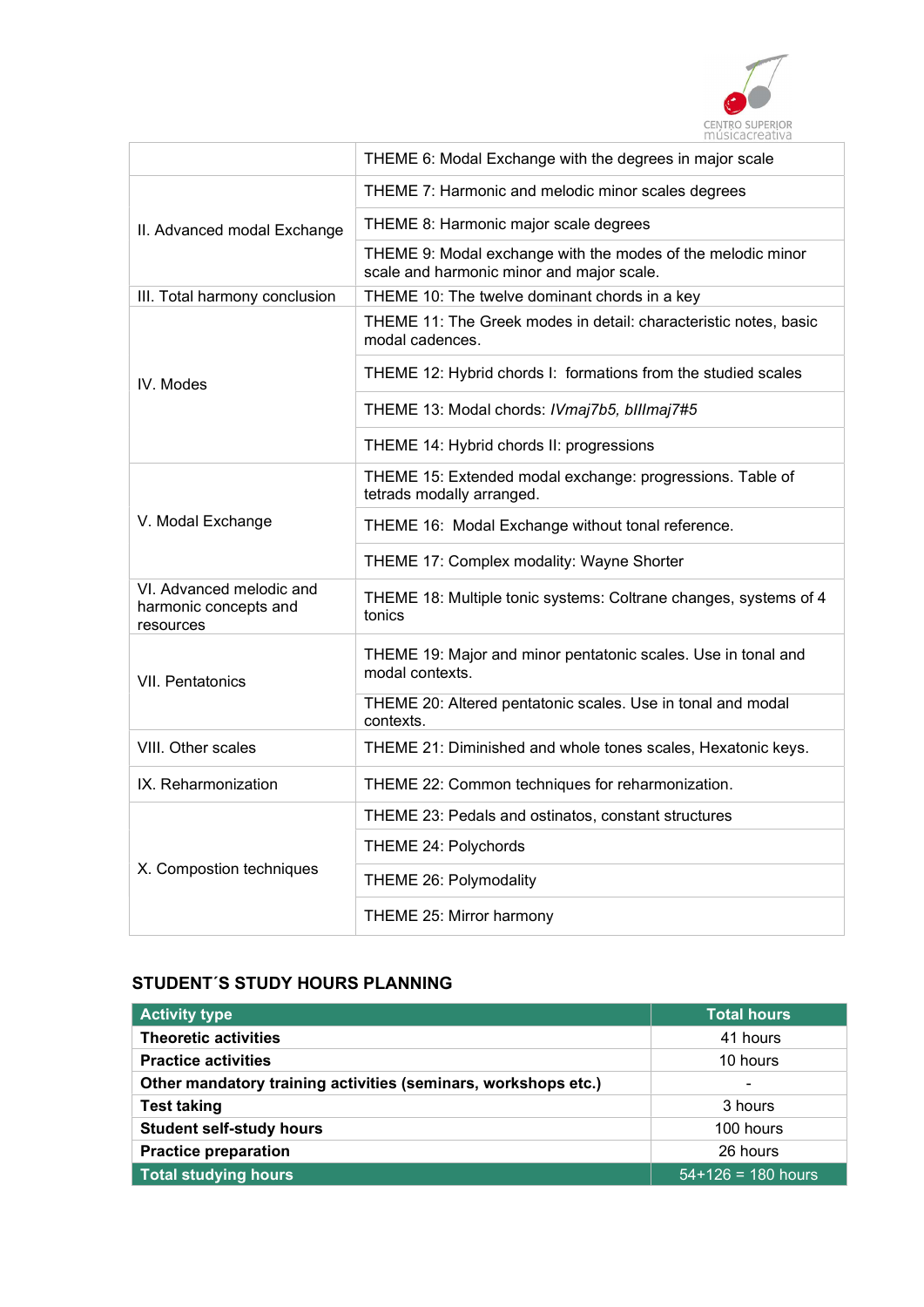

## **METHODOLOGY**

| <b>Theoretical activities</b>                                                | Theoretical/conceptual explanations and analysis of different<br>examples coming from all the most relevant music styles.                                                                       |
|------------------------------------------------------------------------------|-------------------------------------------------------------------------------------------------------------------------------------------------------------------------------------------------|
| <b>Practical activities</b>                                                  | Practical application of what has been studied in class through<br>transcriptions, collective group intonation, performance with<br>instrument, sight-reading, rhythms and melodies composition |
| <b>Other training mandatory</b><br>activities (workshops,<br>seminars, etc.) | Thematic sessions with visiting professors                                                                                                                                                      |

# ASSESSMENT TOOLS

| <b>Theoretical activities</b>                                                   | Participation: The students must actively participate in class, proving<br>interest and/or understanding of the content covered.<br>Continuous evaluation: The students must fulfil the requested<br>assignments during the whole academic course, proving research<br>ability and practice synthesis skills concerning theoretical concepts in<br>performance.                                                                                                                                                                                                                    |
|---------------------------------------------------------------------------------|------------------------------------------------------------------------------------------------------------------------------------------------------------------------------------------------------------------------------------------------------------------------------------------------------------------------------------------------------------------------------------------------------------------------------------------------------------------------------------------------------------------------------------------------------------------------------------|
| <b>Practical activities</b>                                                     | Participation: The students must actively participate in class, proving<br>interest and/or understanding of the content covered.<br>Continuous evaluation: The students must fulfil the requested practical<br>assignments during the whole academic course based on to team-<br>work dynamics and also prove writing and oral skills.<br>Performance exams: The students must take at least two exams<br>during the academic course in order to show the practical skills<br>acquired and the practical assimilation of the course contents,<br>following the tests instructions. |
| <b>Other educational mandatory</b><br>activities (workshops,<br>seminars, etc.) | Participation: The students must actively participate in the different<br>relevant events as considered by the instructor or by the degree<br>coordinators.                                                                                                                                                                                                                                                                                                                                                                                                                        |

## ASSESSMENT CRITERIA

| <b>Theoretical activities</b>                                                | To prove the knowledge acquired throughout the course and to<br>prove its integration in the composition and analysis of music<br>pieces.                    |
|------------------------------------------------------------------------------|--------------------------------------------------------------------------------------------------------------------------------------------------------------|
| <b>Practical activities</b>                                                  | To apply with ease the harmonic and compositive tools studied<br>through exercises of analysis, free composition, and the given<br>harmonic structures.      |
| <b>Other training mandatory</b><br>activities (workshops,<br>seminars, etc.) | To attend and participate in the relevant events for their education<br>(Meet the artists sessions, invited professors sessions, concerts<br>and rehearsals) |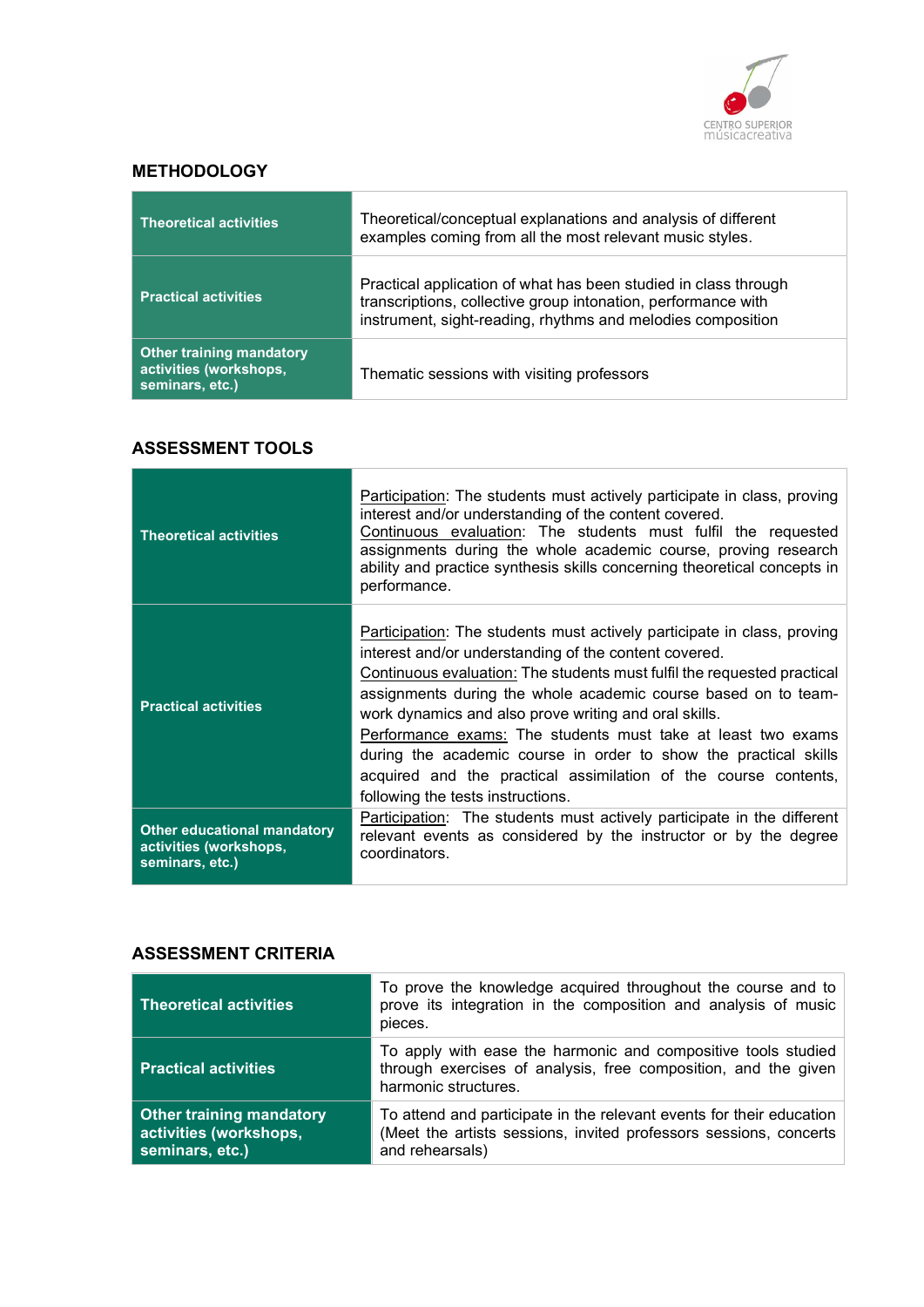

# GRADE DETERMINATION SYSTEM

#### Grade determination system in continuous assessment

|                       | Grade percentage |
|-----------------------|------------------|
| Participation         | 10%              |
| Continuous assessment | 30%              |
| Mid-term exam         | 30%              |
| Final exam            | 30%              |
| Total                 | 100%             |

### Grade determination system in cases of loss of continuous assessment right

|            | <b>Grade percentage</b> |
|------------|-------------------------|
| Final exam | 80%                     |
| Total      | 80%                     |

### Grade determination system for the extraordinary assessment call

|             | <b>Grade percentage</b> |
|-------------|-------------------------|
| Retake exam | 100%                    |
| Total       | 100%                    |

#### Grade determination system for students with disabilities

In principle, the grade determination system for students with disabilities will be carried out following the criteria set for the rest of the students, ensuring equal opportunities and conditions for all the students. However, if necessary, the instructor in charge will take into account the type of disability of the concerned student. Should the situation apply, the assessment conditions will be adapted in accordance to the limitations of the corresponding disability.

These considerations will be established once the concerned student enrols in the corresponding courses. For the official records, the student and/or the student representative will be requested to present the corresponding disability report for the official accreditation.

|                       | <b>Grade percentage</b> |
|-----------------------|-------------------------|
| Participation         | 10%                     |
| Continuous evaluation | 30%                     |
| Mid-term exam         | 30%                     |
| Final exam            | 30%                     |
| Total                 | 100%                    |

## RESOURCES AND DIDACTIC MATERIAL

#### Campus virtual https://musicacreativa.classlife.education/

#### **Bibliography**

| Tittle           | Teoria Musical y Armonía Moderna Vol. II |
|------------------|------------------------------------------|
| l Author         | Eric Herrera                             |
| <b>Publisher</b> | Aula, 1987                               |